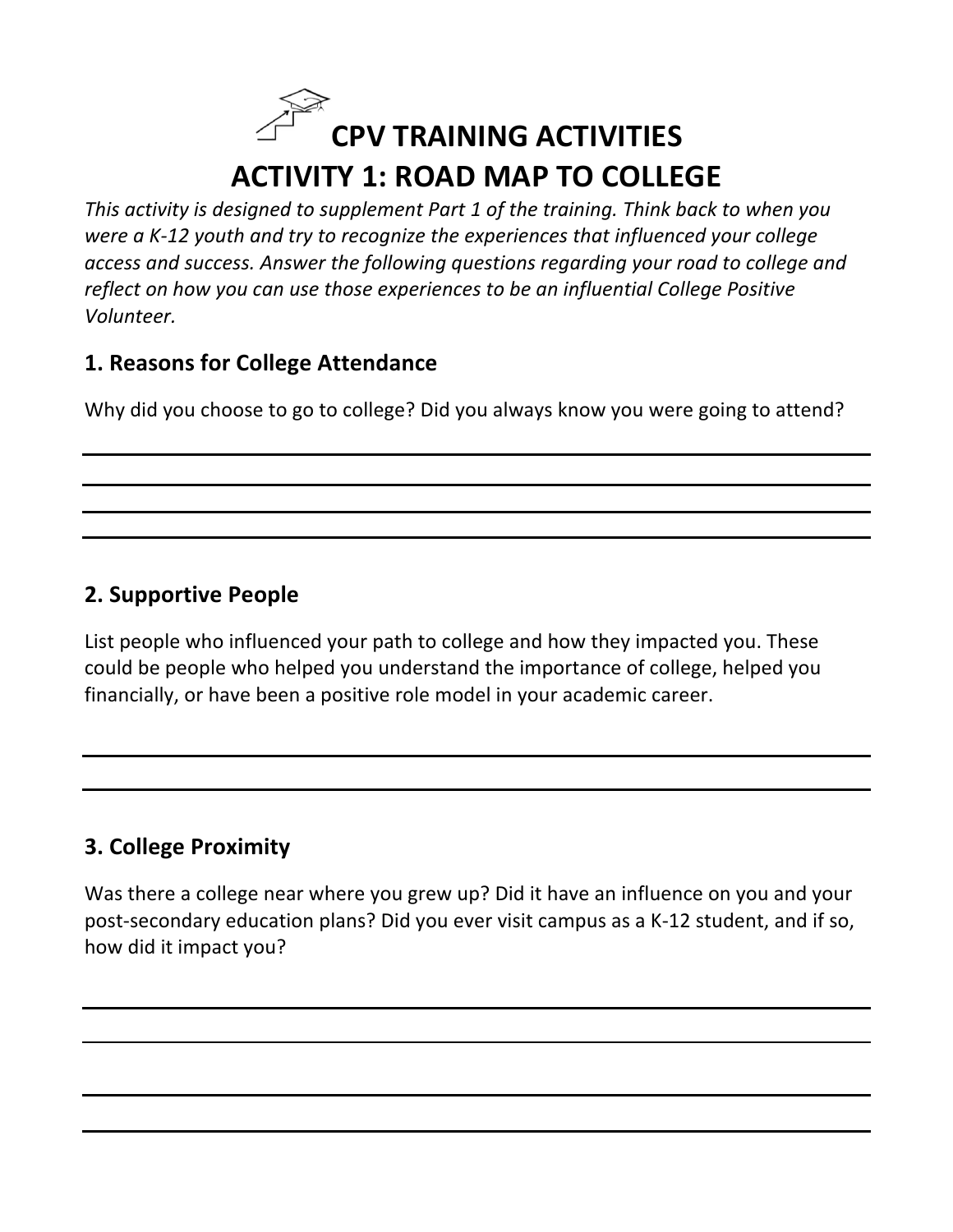### **4. K-12 Experience**

Did your teachers or counselors provide you with the motivation and resources to apply for college? Did you take classes that prepared you for college? Did you have the opportunity to take Advanced Placement courses? If so, did you enroll?

#### **5. Financing Your College Education**

How did you pay for college? How did you find the funding sources you used?

#### **6. Career Plan**

Did your career goals influence your college attendance? How did you choose your college major? Did you ever participate in career planning activities while you were in school?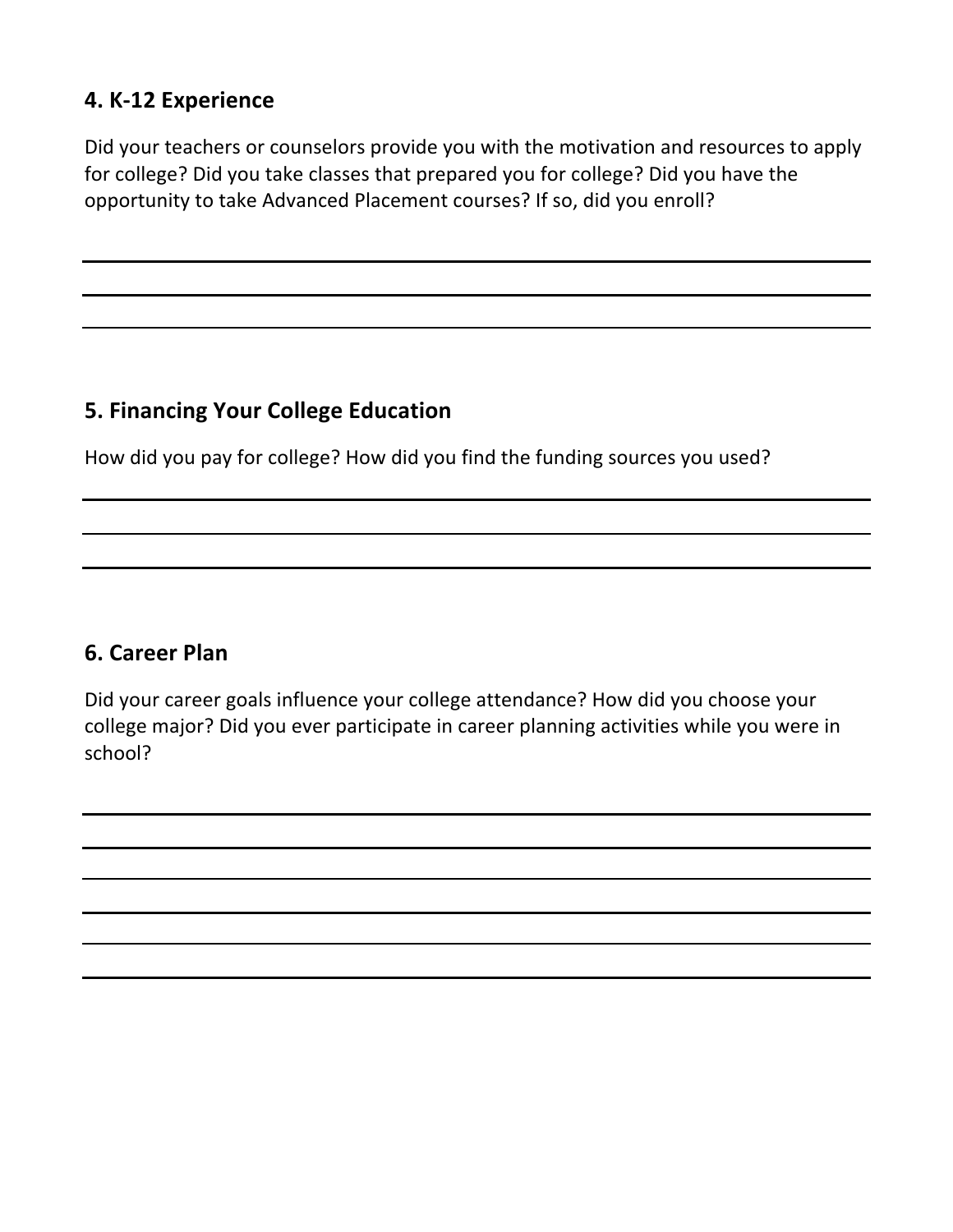## **CPV TRAINING ACTIVITIES ACTIVITY 2: CREATING AN ACTIVITY LIST**

This Activity is designed to supplement Part 2 of the training. Think You will be assigned an age group to consider while creating an activity list. Refer to the Toolkit to find two activities that would be appropriate for your K-12 student population, and then think of *one more appropriate activity on your own.* 

Your K-12 Community Partner (elementary school, middle school, high school):

## **TOOLKIT ACTIVITY 1**

Name of Activity: \_\_\_\_\_\_\_\_\_\_\_\_\_\_\_\_\_\_\_\_\_\_\_\_\_\_\_\_\_\_\_\_\_\_\_\_\_\_\_\_\_\_\_\_\_\_\_

Length of Activity (Event-Based, Short Term, Extended Term): \_\_\_\_\_\_\_\_\_\_\_\_\_\_ Additional Resources Required (if applicable):

Reason(s) Why This Activity Would Be Appropriate:

## **TOOLKIT ACTIVITY 2**

Name of Activity: \_\_\_\_\_\_\_\_\_\_\_\_\_\_\_\_\_\_\_\_\_\_\_\_\_\_\_\_\_\_\_\_\_\_\_\_\_\_\_\_\_\_\_\_\_\_\_

| Length of Activity (Event-Based, Short Term, Extended Term): |  |
|--------------------------------------------------------------|--|
| Additional Resources Required (if applicable):               |  |

Reason(s) Why This Activity Would Be Appropriate: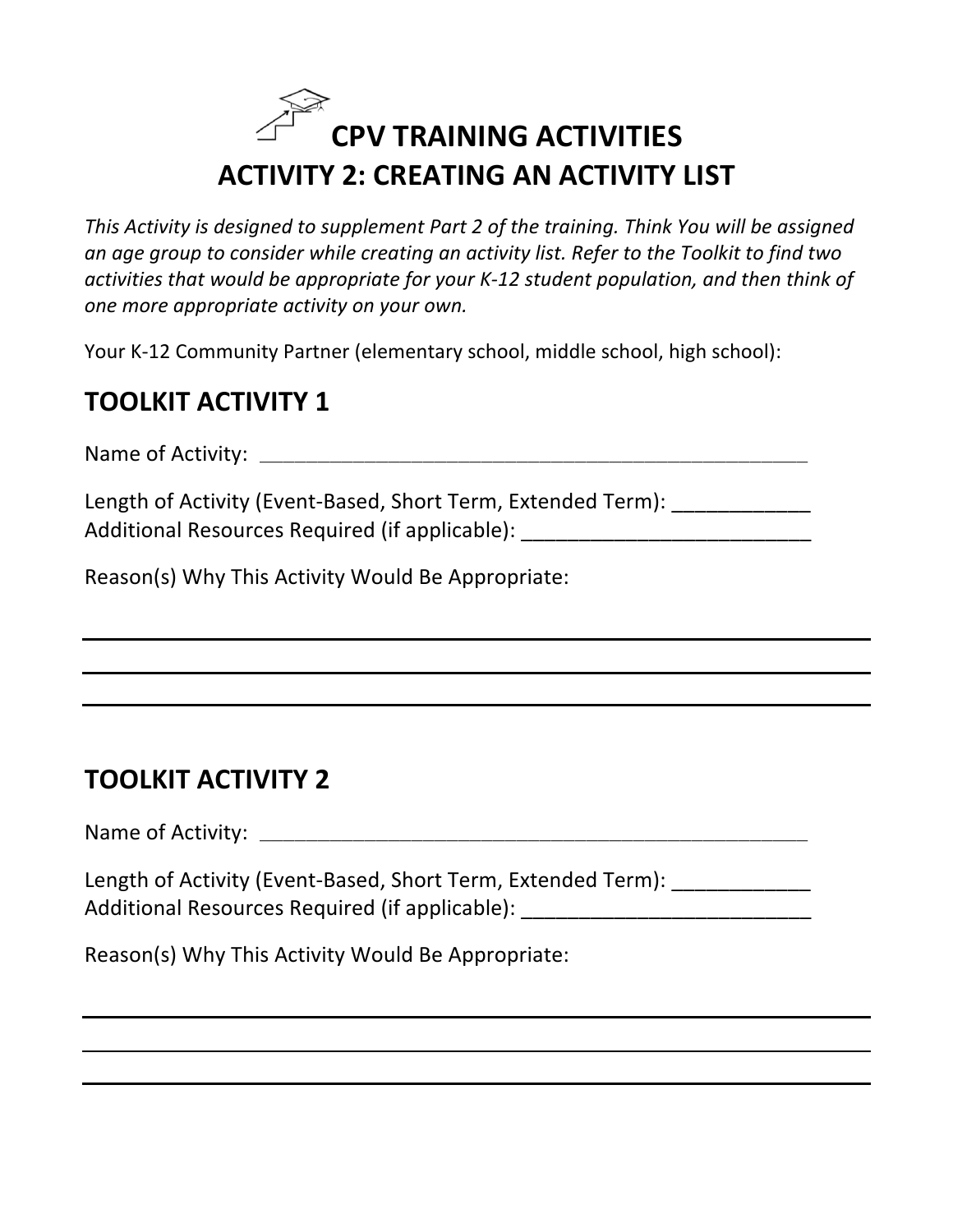## **YOUR ACTIVITY 1**

Name of Activity: \_\_\_\_\_\_\_\_\_\_\_\_\_\_\_\_\_\_\_\_\_\_\_\_\_\_\_\_\_\_\_\_\_\_\_\_\_\_\_\_\_\_\_\_\_\_\_

Length of Activity (Event-Based, Short Term, Extended Term): \_\_\_\_\_\_\_\_\_\_\_\_\_\_ Additional Resources Required (if applicable): \_\_\_\_\_\_\_\_\_\_\_\_\_\_\_\_\_\_\_\_\_\_\_\_\_\_\_\_\_\_\_\_\_

Reason(s) Why This Activity Would Be Appropriate: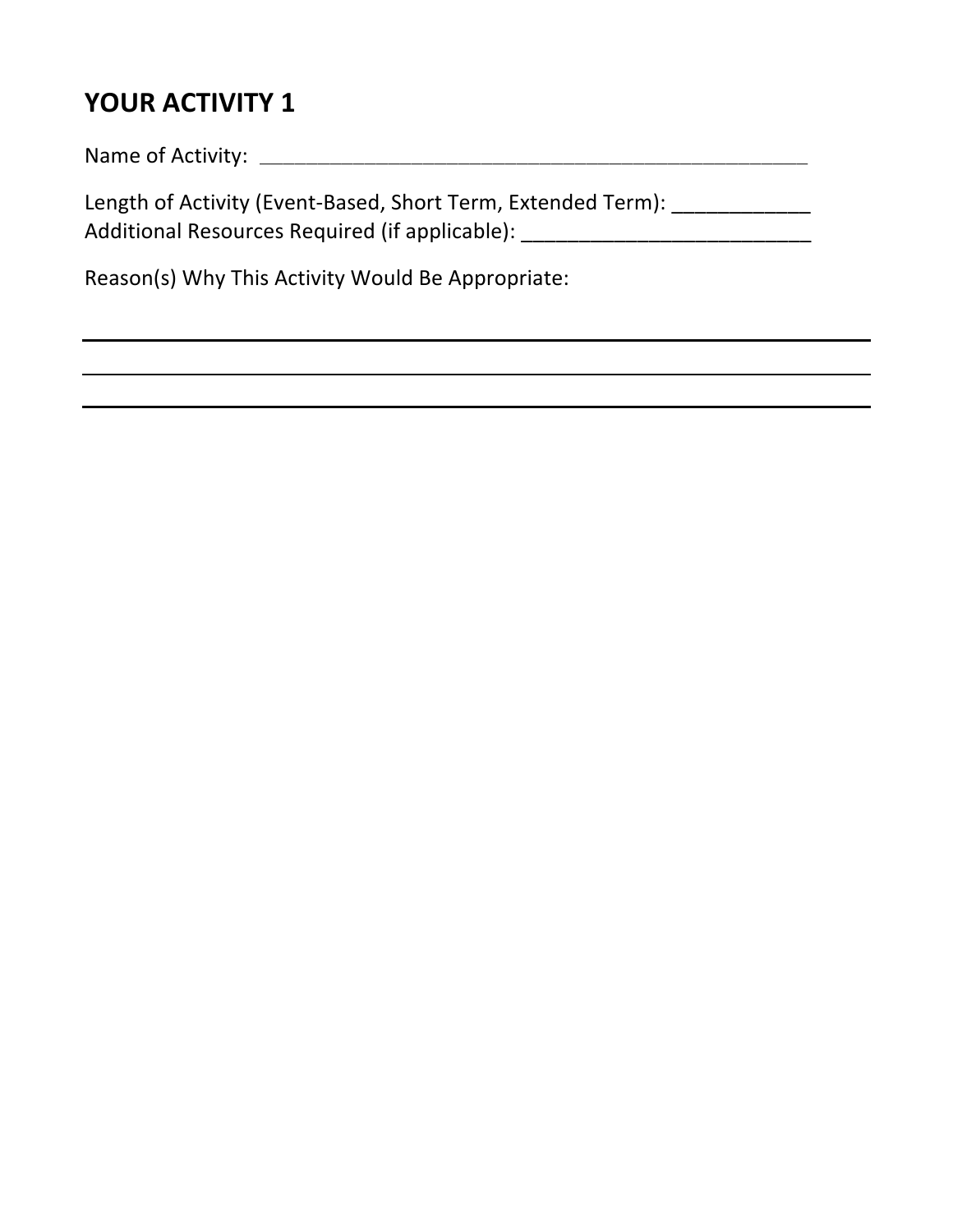## **CPV TRAINING ACTIVITIES ACTIVITY 3: DEVELOPING A PLAN OF ACTION**

*This* Activity is designed to supplement Part 2 of the training. Think Think about how to *respond to a range of situations you might encounter while working with K-12 youth will help you have a successful CPV experience.* 

### **Scenario 1**

Shaina, a high school junior, is one of the youth in your community site and struggles with school. She told you last week that she got C's and one D on her report card. However, Shaina just said she would like to go to college, but she's not sure about what she wants to study. She just knows that college is a pathway to earning more money. As a CPV, what might you say to Shaina?

## **Scenario 2**

Eric and Hakeem are two of the youth who have been assigned to your work group. You overhear Hakeem taunt Eric, "Man, I saw your daddy pick up my garbage last week. When you grow up, you should stay in the family business and pick my kids' garbage." It's not the first time you've heard Hakeem tease Eric about his father's profession, but this time, you want to address it because the students are doing a "future career" activity. 

As a CPV, what should you say to Eric or the entire group about professions and *education?*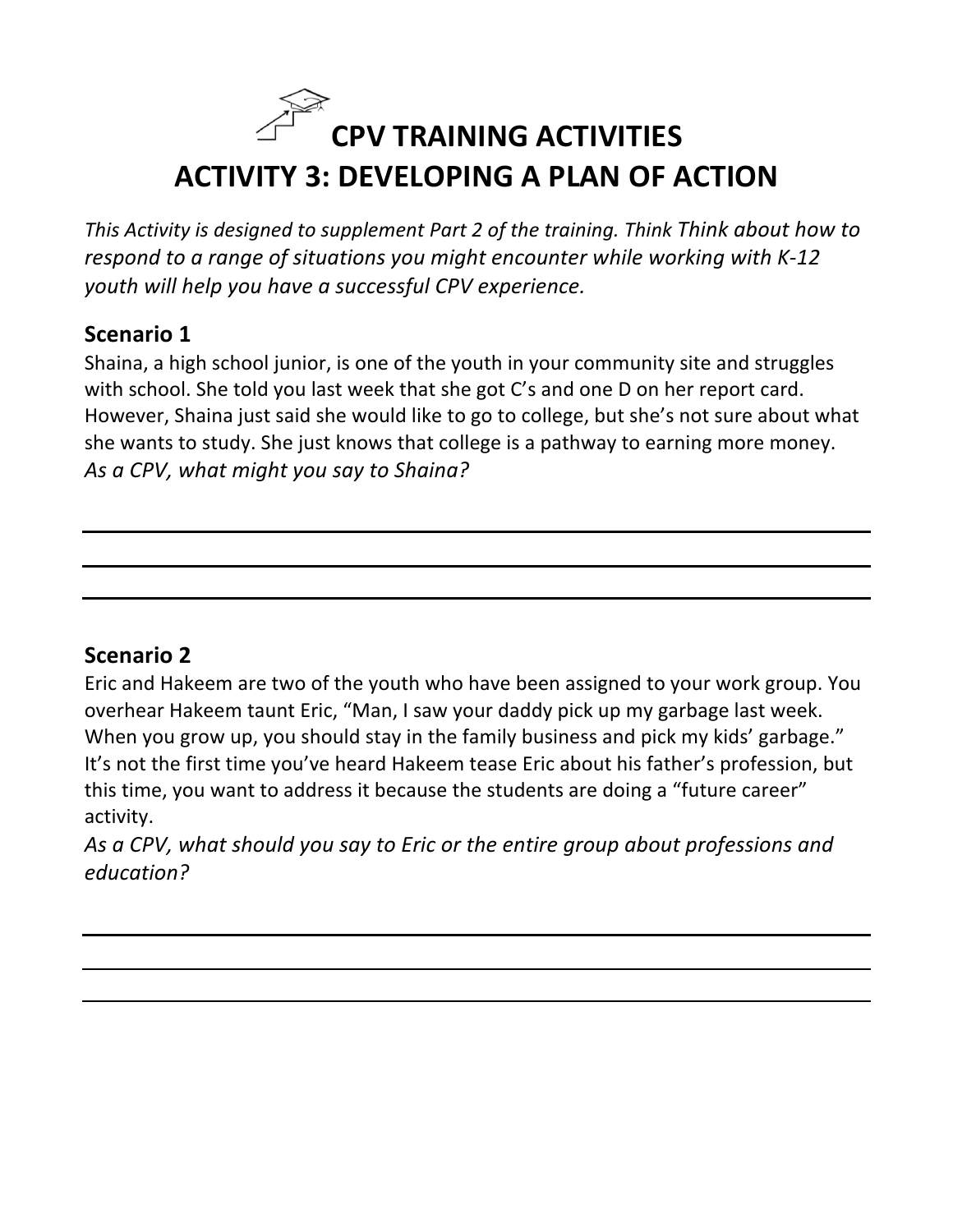## **Scenario 3**

Maria's parents emigrated to the U.S. from Mexico. She would like to attend college but is aware that her parents may not be able to help her reach her goal. Neither of her parents has more than a high school diploma. Additionally, her mother speaks very little English. 

As a CPV, what can you say to Maria to help her see college as possible? What *could you do to support her goal?* 

#### **Scenario 4**

You are working on a college positive activity with a group of inner-city youth. However, the youth are not interacting with you and are not engaged in the activity. The students are from different ethnic groups and have different socioeconomic backgrounds than you. These differences between you and the students are contributing to a breakdown in communication.

What should you do to improve the communication with the youth and/or the CPV *activity?* 

## **Scenario 5**

Erica is a CPV, and her time in the community site is almost over. She is talking to you about her experiences and is questioning the value of her time with the youth. Erica asks, "What's the point? Do we really make a difference? These students will probably forget our names by the end of next week."

Assume you are the CPV team leader or the program administrator. What can you say to Erica to help her see the value of the program and/or her efforts?